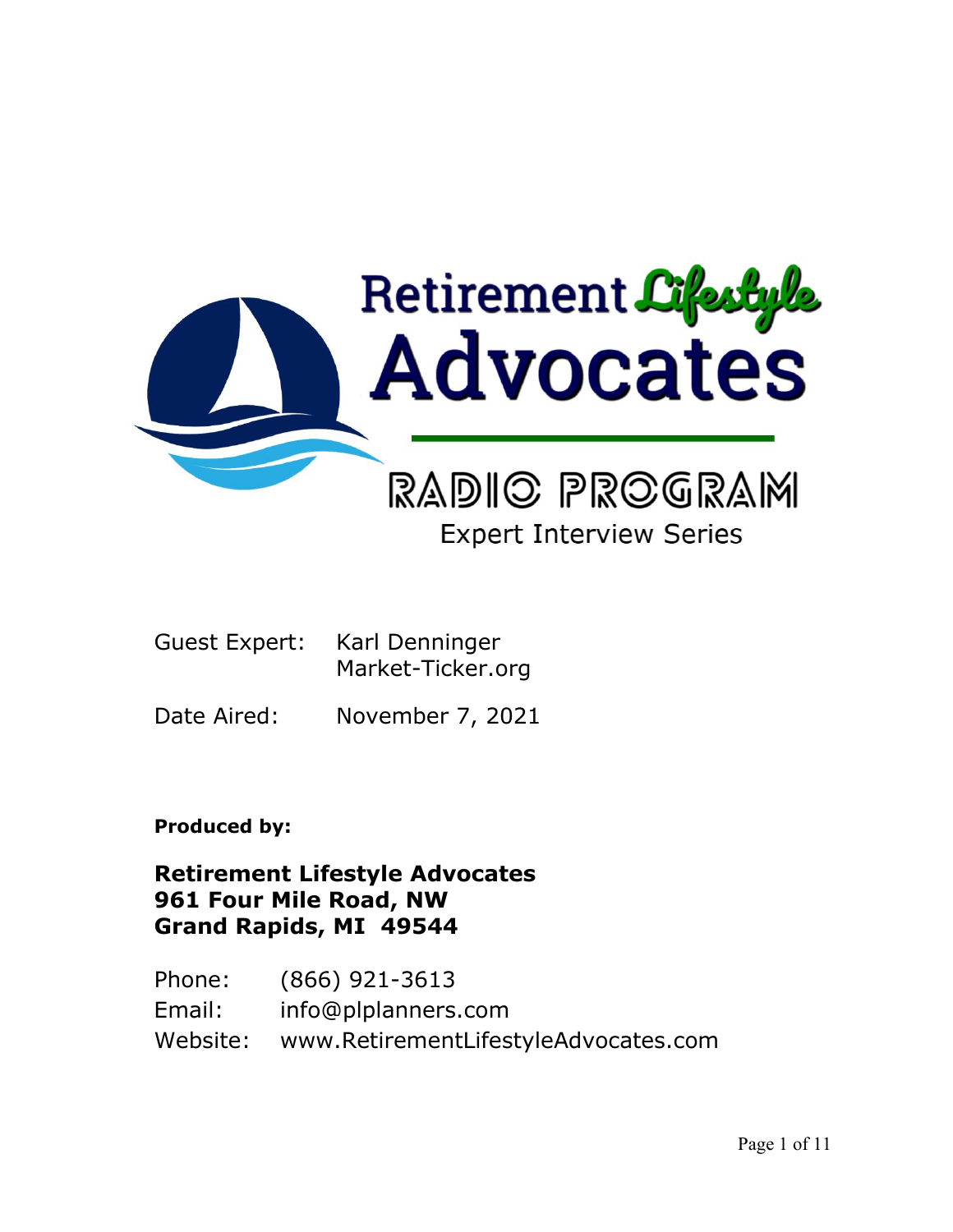## Dennis Tubbergen:

You are listening to RLA Radio. I'm your host, Dennis Tubbergen. Joining me once again on today's program is returning guest, Mr. Karl Denninger. Karl is a prolific author. You can read his work at market-ticker.org. There is also a market-ticker.org/nad for no advertising where Karl posts some very interesting work. I would encourage you to check it out and always get a lot of feedback when Karl is on the program. So Karl, welcome back. Looking forward to another conversation.

Karl Denninger:

Oh yeah. Well, hey, thanks for having me on.

## Dennis Tubbergen:

So let's talk a little bit about the obvious, the Fed said that a year ago, inflation would be transitory, which is an interesting choice of words, but it appears now that it's here to stay, how do you see it?

## Karl Denninger:

Well, yeah, let me cite the notable Milton Friedman. Inflation is always and everywhere, a monetary phenomenon, which, I mean, there's plenty of people that think that he ought to be regarded to the tin foil hat brigade, but I don't think so. I mean, yeah, it's definitely, that's an issue. And the reality is, is that we've spent the last two years violating every legitimate rule of reason to monetary and fiscal policy. All of it emanating from Congress when you really get down to it. I mean, you can excuse it as being an attempt at COVID counter measures or whatever you want. But the fact of the matter is, is that we've admitted an utterly enormous amount of unbacked credit into the system and exactly what you would expect to have happened when you do that happened. So, I mean, it shouldn't surprise anybody that when you put several trillion dollars they go do it with... What's the total now? Six or 8 trillion or something like this. That's been put into the economy by congressional-

Dennis Tubbergen:

8 trillion dollars. Yeah.

# Karl Denninger:

Yeah. And this was all by congressional Fiat. All right. This was not the federal reserve doing something. This is Congress passing bills that said, this is what we're going to do. And we're going to pay people \$600 a week to sit at home and drink beer and smoke bong hits instead of work because they're not essential. And your essential worker neighbor has to go to work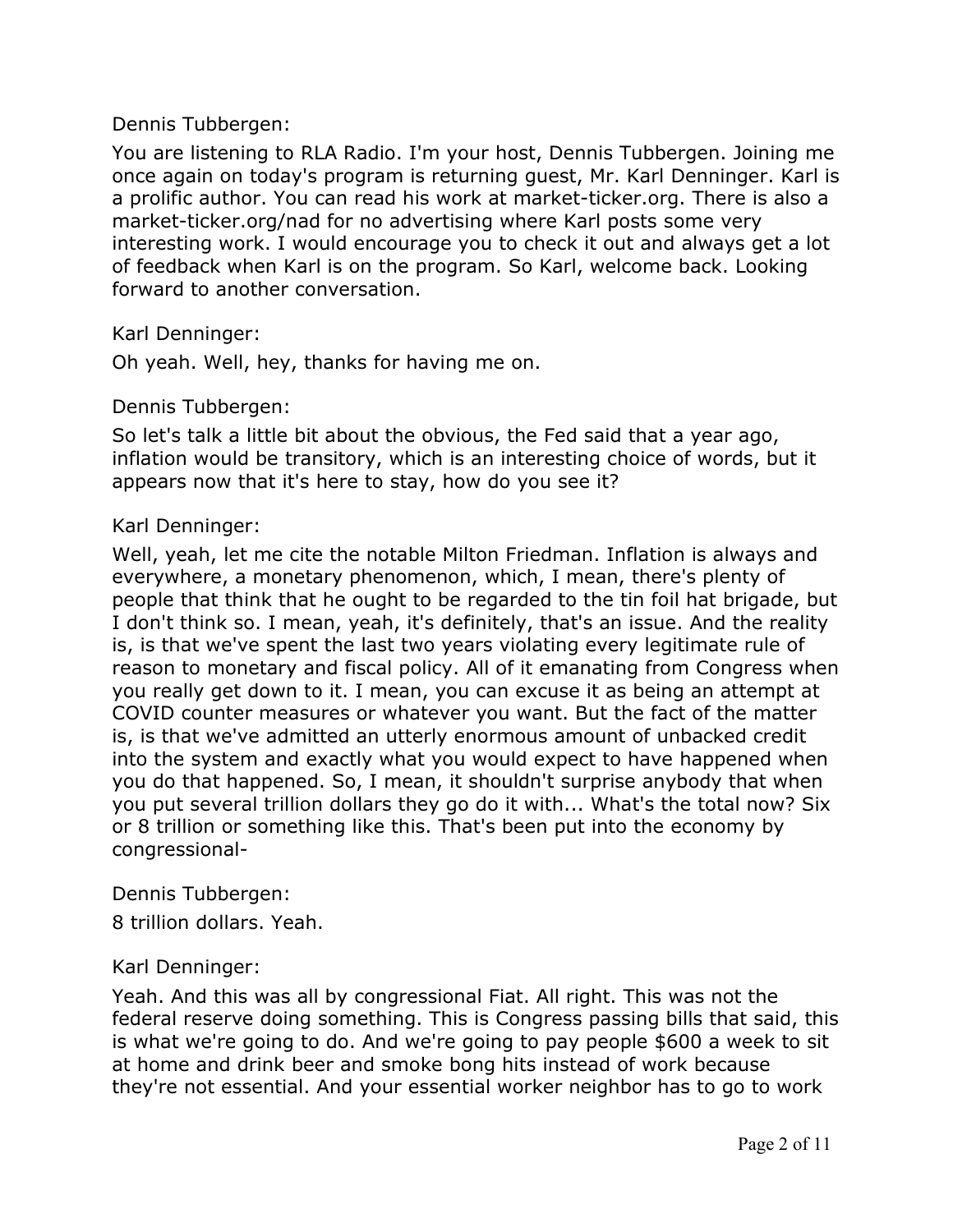and make sure that you have groceries in a grocery store. Okay. Well, that's fantastic that you did all these wonderful things, but for the people that got the benefit, of course, they certainly liked it, but what ends up happening inevitably when you do this? And the other thing is that over time, we've already seen this on a 12 to 18 month time lag. It's every time, 12 to 18 months before it shows up. And then geeze, it's about 12 to 18 months later, isn't it?

# Dennis Tubbergen:

Well, Karl, when you bring up that time lag, which I think is extremely interesting, if it's a 12 to 18 month time lag, I mean, we're just seeing the beginning of this aren't we?

## Karl Denninger:

Yeah. The bad news is that it works the other way, too. Okay. So if you remember when Carter was president, I do, a lot of your listeners probably do, some don't because they're too young. But if you remember when Carter was president and Volcker was running the Fed, there are a lot of people that essentially their criticism of Volcker is that he kept going long after he had to, because as it takes 12 to 18 months when you put in too much credit, it takes 12 to 18 months for the bad things to happen when you take too much out. Okay.

## Karl Denninger:

And so he went a year, at least by these people's reckoning, beyond where he needed to go. And as a result the economic damage that came from it was considerably worse than needed to be. I disagree with that analysis, by the way, I think that if you overshoot one way, you have to overshoot the other by the same amount. Otherwise, you end up leaving some of the damage there, but that is the argument that has frequently been raised. So essentially what this means though, is that if you stop today, that this problem's not going to go away for another year and a half.

# Dennis Tubbergen:

Well, Karl I want to just go back in time here a minute, because I was visiting your website and I noticed that about 10 years ago, this December, you wrote a book that was titled Leverage: How Cheap Money Will Destroy the World. And in the description of the book, it says that throughout history, you in the book lay out the fact that currencies are debased when monied and powerful interests pull the levers of government and policy to enrich themselves at the expense of the masses. You look like a prophet. Tell the listeners a little bit about that book and how things have kind of played out as you indicated they would.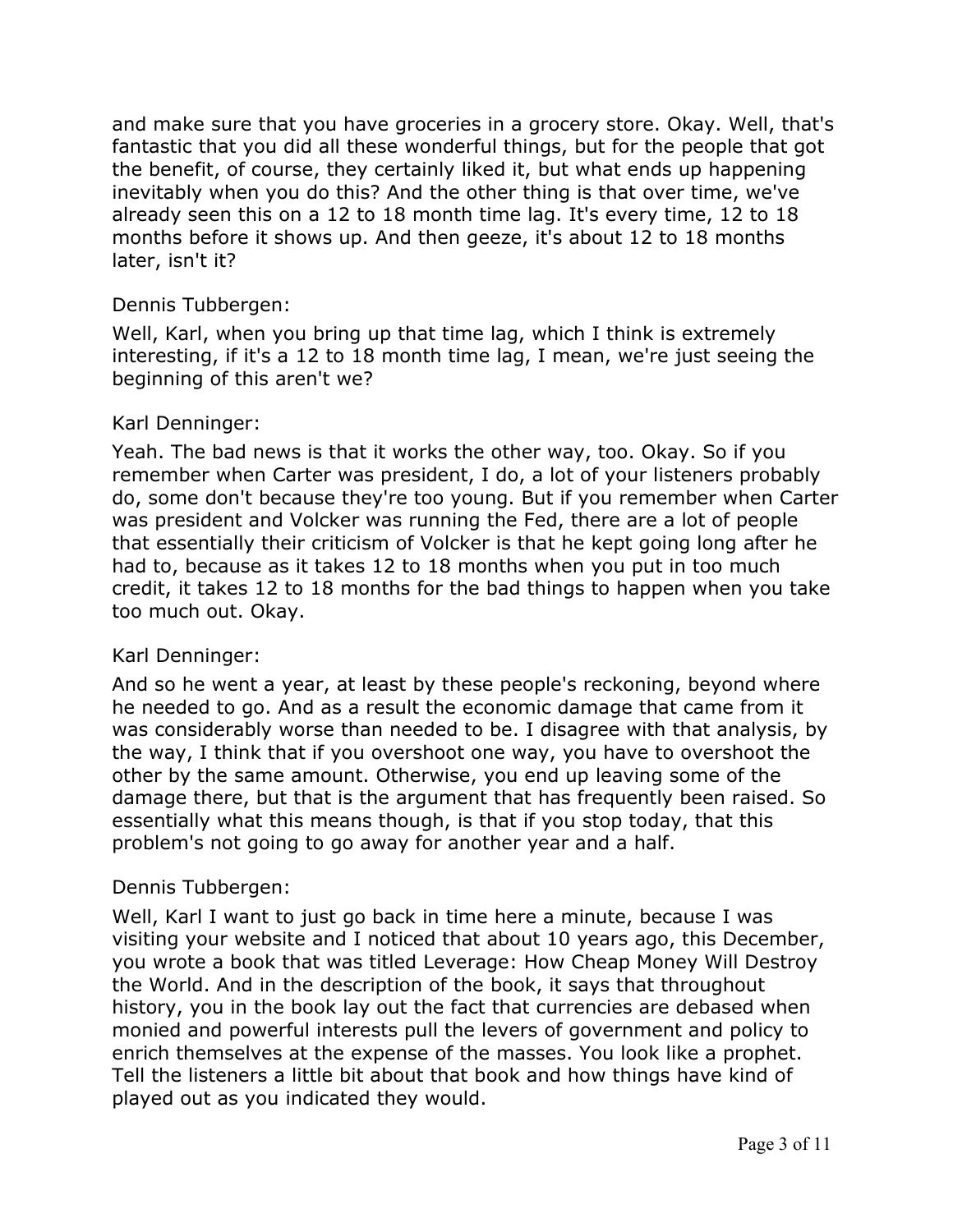Well, yeah, that's, I mean, I wrote Leverage because in the aftermath of the Leman meltdown and in a time leading up to it, which I saw coming a year and a half before it happened, I noted that what banks were doing was paying dividends out of money they didn't actually have. They were counting the promise to pay people later as actual income, what they were calling capitalized interest, which is an accounting term. The capitalized interest shows up in your balance sheet but it's not cash. And so, but of course the money you pay out in dividends is cash. Person you give it to actually have cash. And so this inevitably would lead you to run out of cash if you did it for long enough.

# Karl Denninger:

And so the FDIC under the law has an actual obligation to stop that. There is a statute called prompt corrective action that says that you cannot do this. If you attempt to do something like this, it destabilizes a bank's balance sheet. You actually get closed immediately. Okay. You don't get to wait until your bank goes bankrupt. Doors are shuttered. That's it, your done. You're thrown out. And they merge you into somebody who doesn't do things like this. Well, of course the FDCI didn't do that. And the result of this was a raft of failures. All of which started out of course, in the housing market, but it wasn't exclusively there. Okay. And that's just kind of where that is. So the reality of it is, is that you have these people who took this process and essentially corrupted it. They knew they'd get away with it, that the federal government would not do what it was supposed to do.

# Karl Denninger:

They got their money. They essentially stole it through legal means because they knew that enforcement would not come. And when enforcement did not come, then the economic dislocation came instead, because that was the predictable outcome. And so what did the government do? They admitted a huge amount of credit into the system to cover up all these insolvencies, instead of putting the people who did it in jail and allowing those businesses that did that to go under. And for those who think that we needed to bail out those banks, there's always going to be a bank on the corner.

# Karl Denninger:

If the one that's there today goes out of business, there'll be a new one tomorrow because people need that service. Someone will provide it. I love the idea of being able to buy somebody's building at five cents on a dollar, because they went under. That means I can provide the service at a lower cost. That's good. Okay. But it doesn't make the people that have power and money very happy when you let that kind of thing happen, so. And now with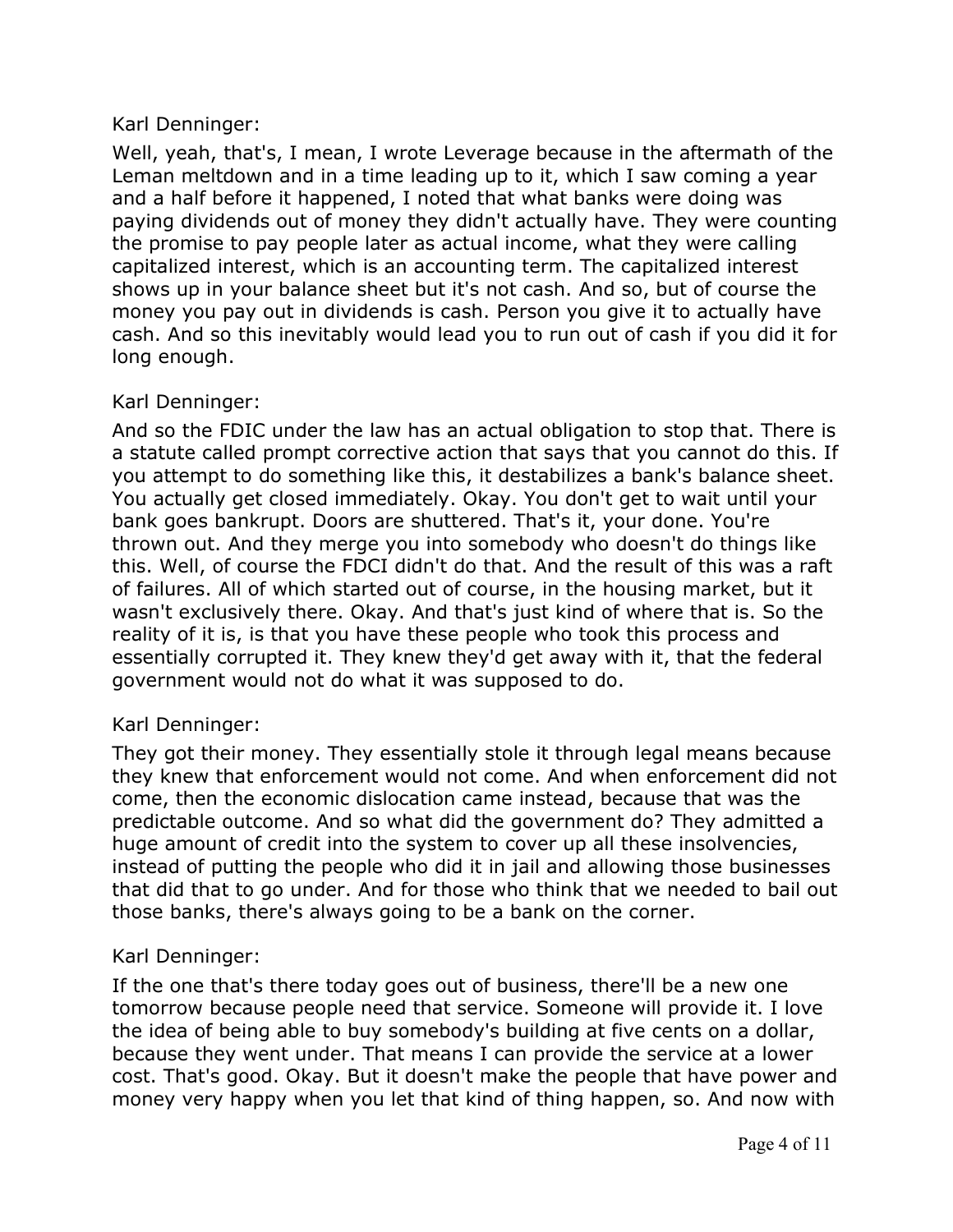COVID is the excuse we've done what happened in 2008, 2009 on steroids. And so we are now getting the impact of that.

## Dennis Tubbergen:

Well, and that's where I was just going to go, Karl, because I mean, things have not gotten better. This temporary program of quantitative easing that really started about the time your leverage book was released. As I said, at time, you said at the time, this is a slippery slope and this is not going to end well. So for our listeners, how does this end?

## Karl Denninger:

Well, there's two ways it can end. One is that the people who are doing it stop before there is a complete dislocation and destruction of the standard of living and everybody in the country. And the other is that we end up with something that in the benign case looks a lot like Argentina. That's very unlikely in the United States, because unlike Argentina, we are very fractionated as a nation and as a result, which you're likely to get is something that looks like Bosnia, which of course is horrifying. But the probability of this degenerating into essentially uncontrolled violence if they don't cut it out is relatively hot.

## Dennis Tubbergen:

Well, Karl here you have Washington debating how many additional trillions of dollars to spend. And of course the rhetoric is this is a net cost of zero, but we all know that's just rhetoric. It seems that we don't have any cooler heads that are going to prevail. It seems that there's going to be more spending and that's going to be funded through borrowing and currency creation. So is the latter outcome you described inevitable in your mind?

## Karl Denninger:

Well, I wouldn't say it's inevitable. And the reason is this, there were plenty of people that have thought it was inevitable several times in the past, including in the late 1970s and early 1980s and it turned out not to be. There are plenty of crazies among the congressional caucus, including some that are supposedly allegedly constitutional government people. They claim they're Republicans. I don't know. I don't know that we have actual conservatives anymore. I guess you have Republicans and Democrats, but I don't know that you have actual conservatives. But there are people out there even within the Democrat party who are putting their hand up and saying, excuse me, Manchin being one of them.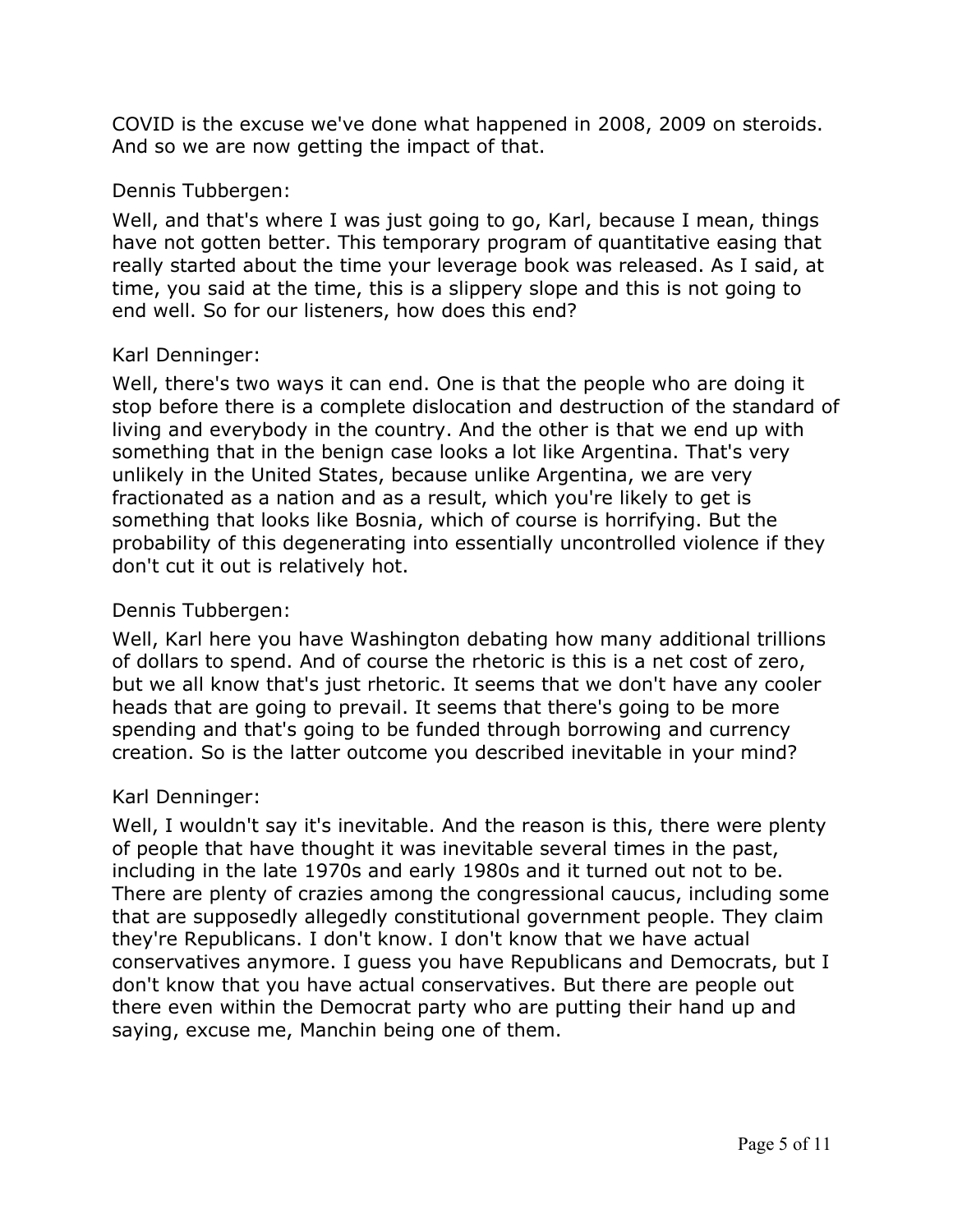And so there is a recognition that there's a problem and a cost with this and how far that goes and whether it stops before the insanity goes too far is very difficult to know. And again, the reason is that the results of the crazy don't get you immediately, they get you a year or 18 months later. Okay. So, where is the point at which you've done the road runner thing, right? Where the coyote runs off the cliff, and then he hangs there in space before gravity takes over and gets him. Right. There's that period of time where he thinks everything's okay, even though there's no floor underneath him. And if you go there, then you're screwed. But I mean, I don't think that's an inevitable outcome at this point.

# Dennis Tubbergen:

Well, I'm chatting today, Mr. Karl Denninger, I'd encourage you to check out his prolific writing at market-ticker.org. The website again is marketticker.org. And the clock Karl, says that we're going to have to leave it there for this segment, but we will return again, after these words. Stay with us.

# Dennis Tubbergen:

You are listening to our RLA Radio. I'm your host, Dennis Tubbergen. And I'm joined on today's program by returning guest, Mr. Karl Denninger. Karl's website is market-ticker.org. And there's two parts to the website, the advertising piece and the piece where there is no advertising and Karl covers different topics on both parts of the site. And I encourage you to check it out.

# Dennis Tubbergen:

Karl, there's talk about intensifying supply chain disruptions. There's talk about store shelves being even emptier by Christmas this year, and that it's going to get pretty ugly. So let's start with just your comments on that.

# Karl Denninger:

Well, that's something that I've talked about in the context of basically everything that the government and its regulatory function in private industry do. And that's why we've got the problem. As I think everybody who listens to you knows the purpose of a business is to make money. Okay. That's the first purpose, that's the second purpose, that's the third purpose and... At the end of the day, they all come down to one thing, make money. Okay.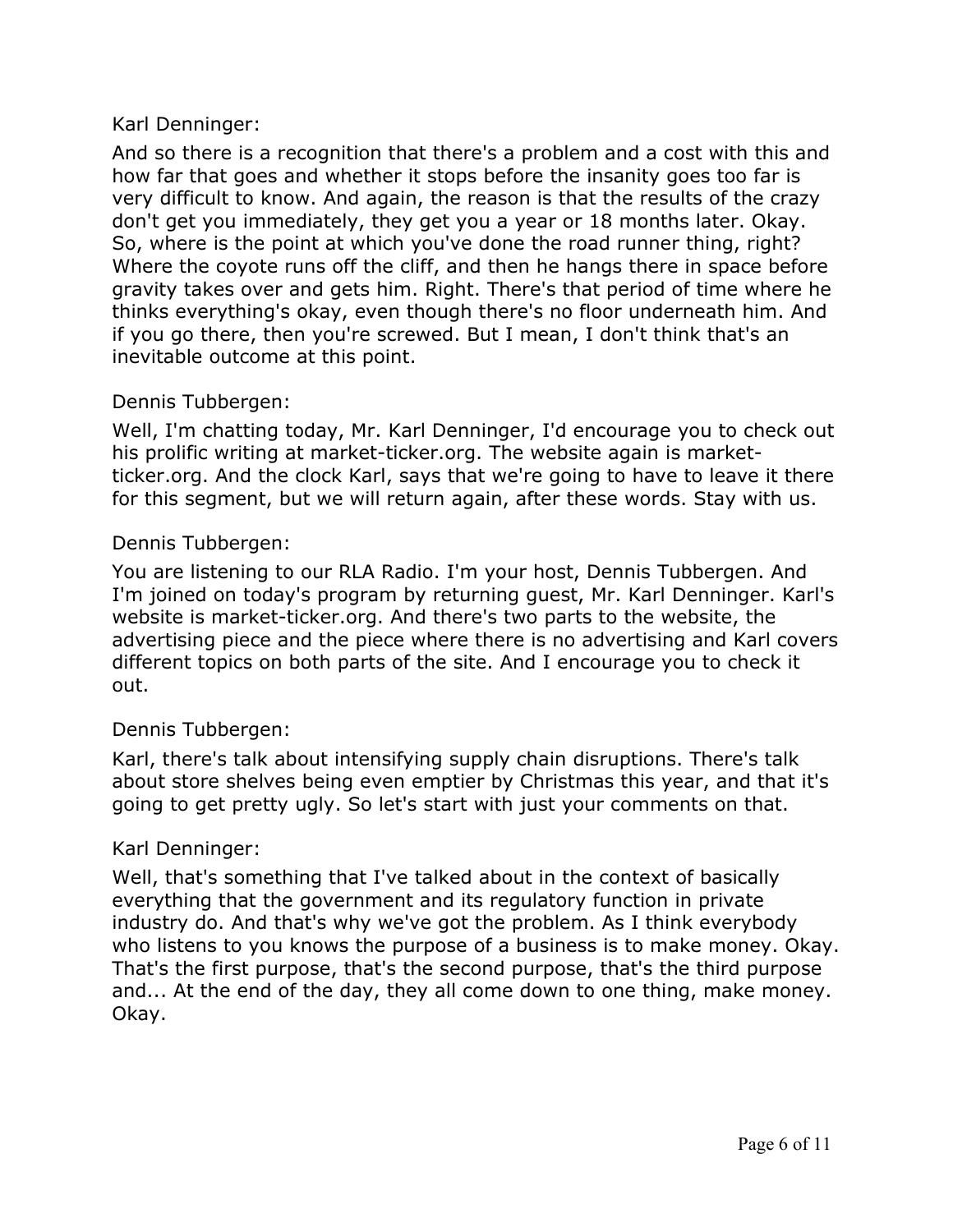So given the ability to do that without paying any attention to how many people you host, you will take advantage of everyone you can. And if you don't, your competitor will. So you're compelled to, because otherwise he's going to beat you and you won't exist anymore. So the reason we need regulation and we need consistent application of laws to prevent that from happening. It becomes especially complicated when you have international trade involved, because it is always cheaper to get you slave labor, if you can find a way to do it, not go to jail. And of course, slavery is illegal in the United States, but it's not illegal everywhere. So, and there's lots of things that are effectively slavery, even though they're not called slavery. What's happened with the supply chain is that we have allowed a system to set itself up where there are pseudo monopolies.

# Karl Denninger:

So you have choke points that are controlled by a small number of parties, or even one party in certain places, for example, Port of Long Beach. Okay. That is interstate and international commerce. By definition every single thing that comes into that port is an international shipment. That means it is under the exclusive control of the federal government under the constitution. The state has exactly zero right to have one word to say about the rules and regulations regarding the loading and unloading and operations in that port period.

# Karl Denninger:

And yet California has put in place regulations regarding the age of trucks that are allowed to run there that do not apply to anywhere else. That's just one example. You have many others. There are warehouses that have been hit by issues with labor. Amazon is very well known for using computer metrics to gauge people's performance and getting rid of them if they don't measure up. This is a nice way to get around the workman's compensation system that is supposed to prevent you from basically using up people until they're ready to fall over. Because if you do that, you're going to end up getting hit with the claims for the illnesses and injuries. Well, if you can detect it before it happens, you don't have to pay. You just fire a person, get someone else. That works until you run out of people who are willing to take that person's place. Okay.

# Karl Denninger:

So when you have these choke points, though, what you end up with is a situation where a container that comes out of China, that's full of goods has to come off a ship, get on a train or a truck, or both in sequence, go to a place, get unloaded and come back. And has to go back to China because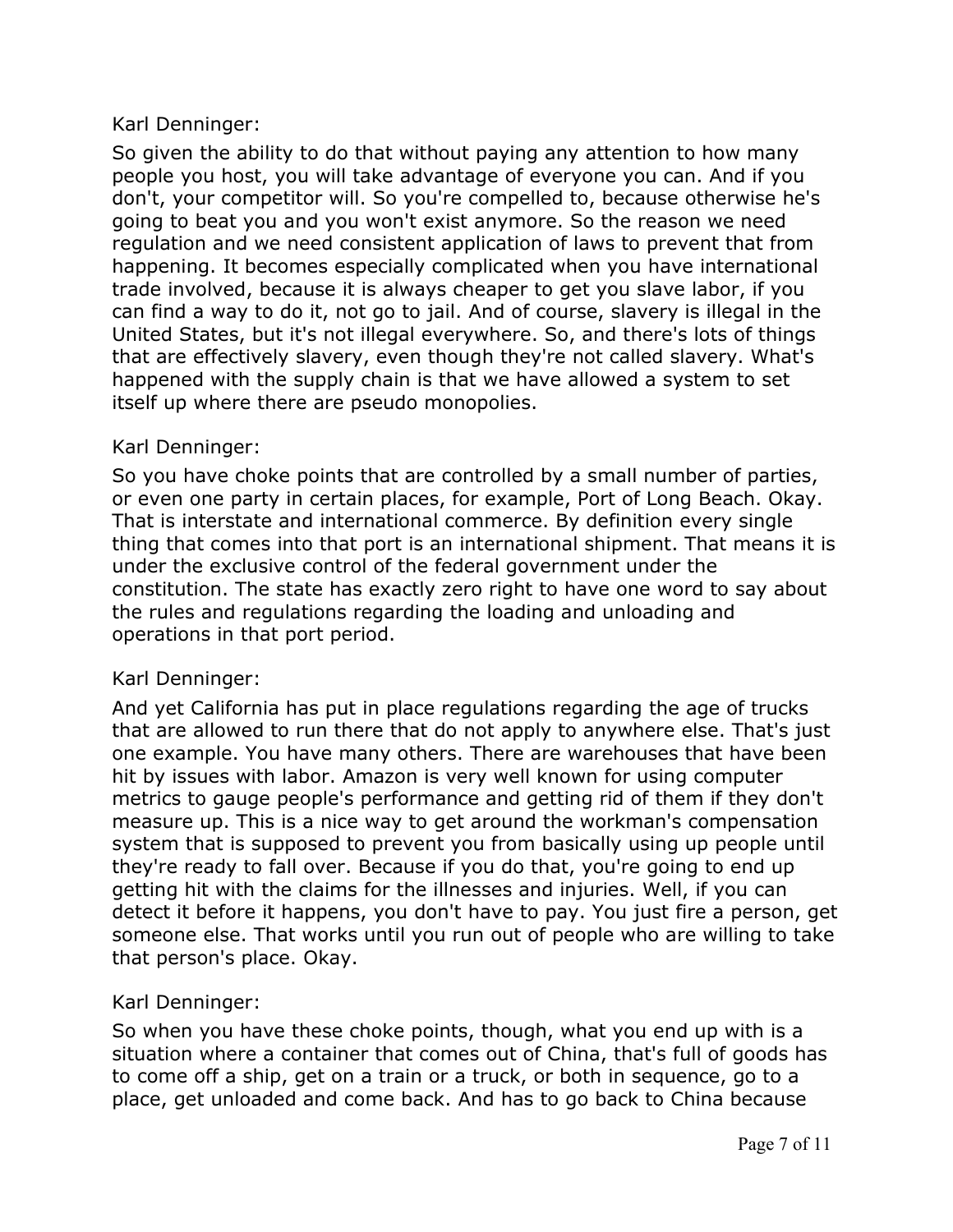you can't wave a magic wand to make containers appear out of thin air. So if you stop that process up somewhere and you put a cork in it, then I can have all the ships I want off the Port of Long Beach. But if I don't have any containers to go back and I don't have anybody to carry them, because the truck is halfway across the country in Ohio somewhere waiting for a dock to free up at the warehouse because the warehouse owner has 20% of the people he should have. Everybody else told him to go stuff it, walked off the job. That container isn't there and the truck isn't there to take the one that comes off the ship.

# Karl Denninger:

If you build a process that allows people to exploit this because a shipping company says, well, you'd like your stuff there tomorrow. Aw gee, that's going to be an extra \$5,000. Well, what stops you from normally doing that? Well, the fact that there's another shipping company, right, that will undercut you. But what if there is no other shipping company, because you've all got the same problems or even worse, you've all colluded together. Right. Now you have people that actually can make money by making the problem worse. That's bad.

# Karl Denninger:

So we have all these things all throughout the system. This is why it's occurred. The government caused this. What they should do and should have done months and months ago is align incentives between these different elements so that the only incentives that the shipping company has no matter where it is, was a warehouse operator, it's a trucking company, it's a rail company, whoever is to get that box out of there. Okay. If you have that, if you have a driver sitting, waiting for a dock, the first hour, he gets \$100 from you. The second hour he gets \$200. Next hour, he gets \$300, right? It eventually gets expensive enough that you hire enough people to get that container unloaded right now. And until you align those incentives, you're not going to fix this.

# Dennis Tubbergen:

So I heard you say a couple things that are causing these supply shortages, and I'd like to dig into those a minute. These monopoly like organizations that maybe have a profit incentive to slow things down. And then I heard you say also that we have a labor issue. So let's take the last one first.

# Karl Denninger:

Sure.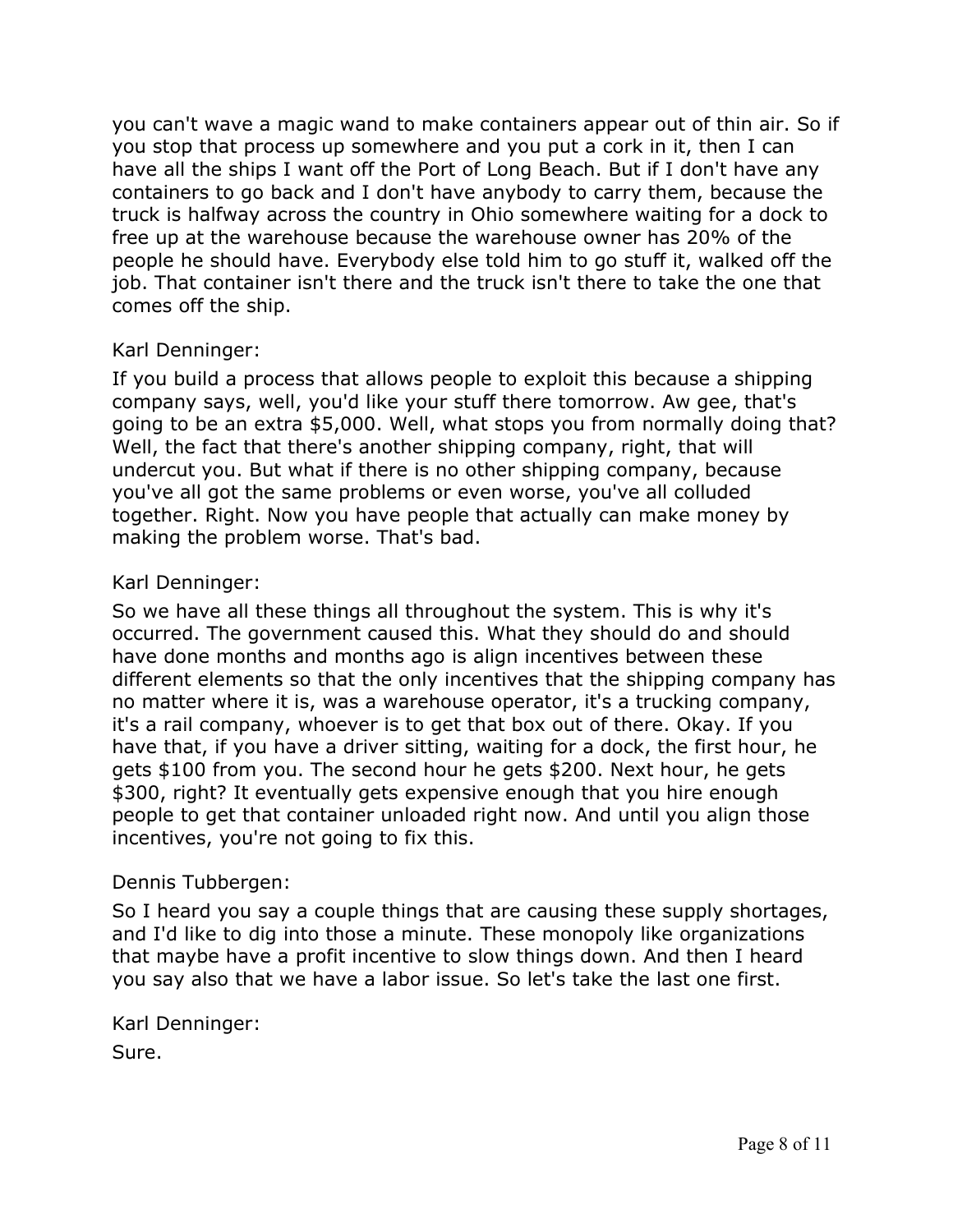# Dennis Tubbergen:

When it comes to these labor shortages, and I mean, I've driven through some small burgs where I didn't even know there was a McDonald's that existed and they're hiring people for \$21 an hour and they still can't find people. So in your view, what is, or what are the core causes of this labor shortage?

## Karl Denninger:

Well, first off, we paid people to sit at home for a year. Okay. And in that, by itself is a problem. Secondly, we've created a labor environment for a lot of these people that they've absolutely no reason to go to work. You look at a lot of these places, they're like, well, you must wear a mask or you must've gotten a shot or whatever. Then people say, well, you know what? I would rather have myself or my spouse sit at home and raise the kids. By the way, we're going to take them out of school. We're going to homeschool them at the same time because we don't like what they're teaching and we're going to get rid of the second Lexus because we don't need it anymore. So now you've down shifted people's demand from a standpoint of what would force them into the labor market in the first place.

## Karl Denninger:

And at the same time, the reality is, is that labor is always a negotiation at some point. There is a price at which people will go to work for McDonald's. It's just not what the McDonald's is offering. So the problem with high prices is high prices. They tend to solve itself. But when you create a situation like this and you put these external costs on things, people push back and that's what's happened. The same thing happens in the warehouses. Warehouse work is very physically demanding. It's tough on the human body. And if people have to eat and the best they could do is a warehouse job at \$12 an hour, well, they're going to do it. But if I can go to McDonald's and I can make 20, why would I bust my butt and my body for 12? That doesn't make any sense. Why would I do that?

## Dennis Tubbergen:

So let's take the second. You talked about monopolies or I think you used the term pseudo monopolies. So let's talk about that because I think that's something that a lot of people maybe aren't aware of. To what extent has, or have companies in that industry consolidated?

## Karl Denninger:

Well, there's a basic two tier situation that is particularly the case when it comes to the trucking business. And that is that you have the corporations, many of which have turned into essentially lease to own kind of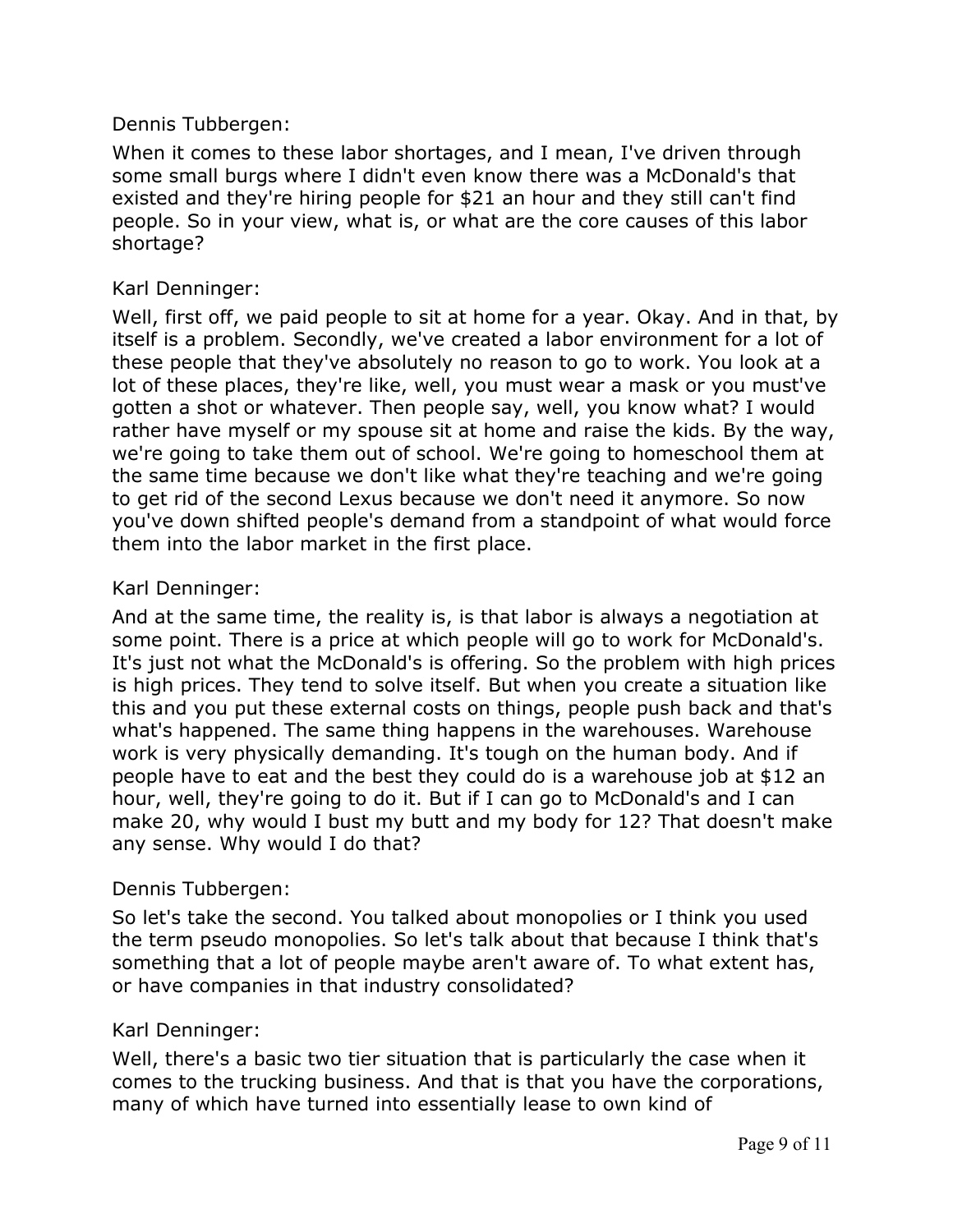circumstances where you have people that are contracted back to the particular company and on paper they may own their truck, but they really don't. Okay. And then you have independent operators. The problem is for those people that are not paid a salary, which is the majority of it, they get paid by the mile moved. So anything that causes them to sit makes them likely to turn around and say the blank to this and sell the truck and hang up the keys.

# Karl Denninger:

Well, gee, so if I've got to sit at the Port of Long Beach for four hours to wait to get a load on, I don't make any money during those four hours and I mean nothing. And in fact it costs me money because I have to pay so many dollars per month to the note on the truck. And that is a very serious problem. And when you consolidate the way that people are paid and you take them out of the salary base or the hourly wage base and you start paying them for piece work, then this kind of a squeeze becomes especially likely. And I think this is a big part of what's going on right now.

## Dennis Tubbergen:

So do you see this changing anytime soon? And if so, what are the factors that are going to turn this around?

## Karl Denninger:

Well, the only way it really changes is for the government, you know what I mean. Again, this is all interstate and international commerce. Okay. So the states should not have any impact on this at all. And constitutionally, they don't. That doesn't mean they don't try to do it like California. The federal government caused this problem. And therefore the only way this gets fixed is if you have the federal government come in and align incentives. So the incentives have to align across the supply chain so that your incentive is to move product and anything that you do that impedes that costs you something. And it has to cost you more than it does to sit. That's the problem is that right now the incentives can be gamed by all the people involved, people are gaming it and they're making money doing it. And until that stops, I don't think you're going to see a solution.

# Dennis Tubbergen:

Well, and I think too, Karl, in the time we have left, I learned something in this segment. I don't think many people that see empty store shelves where there's a lot of items that were there a couple months ago that aren't there now. I don't think many people understand this.